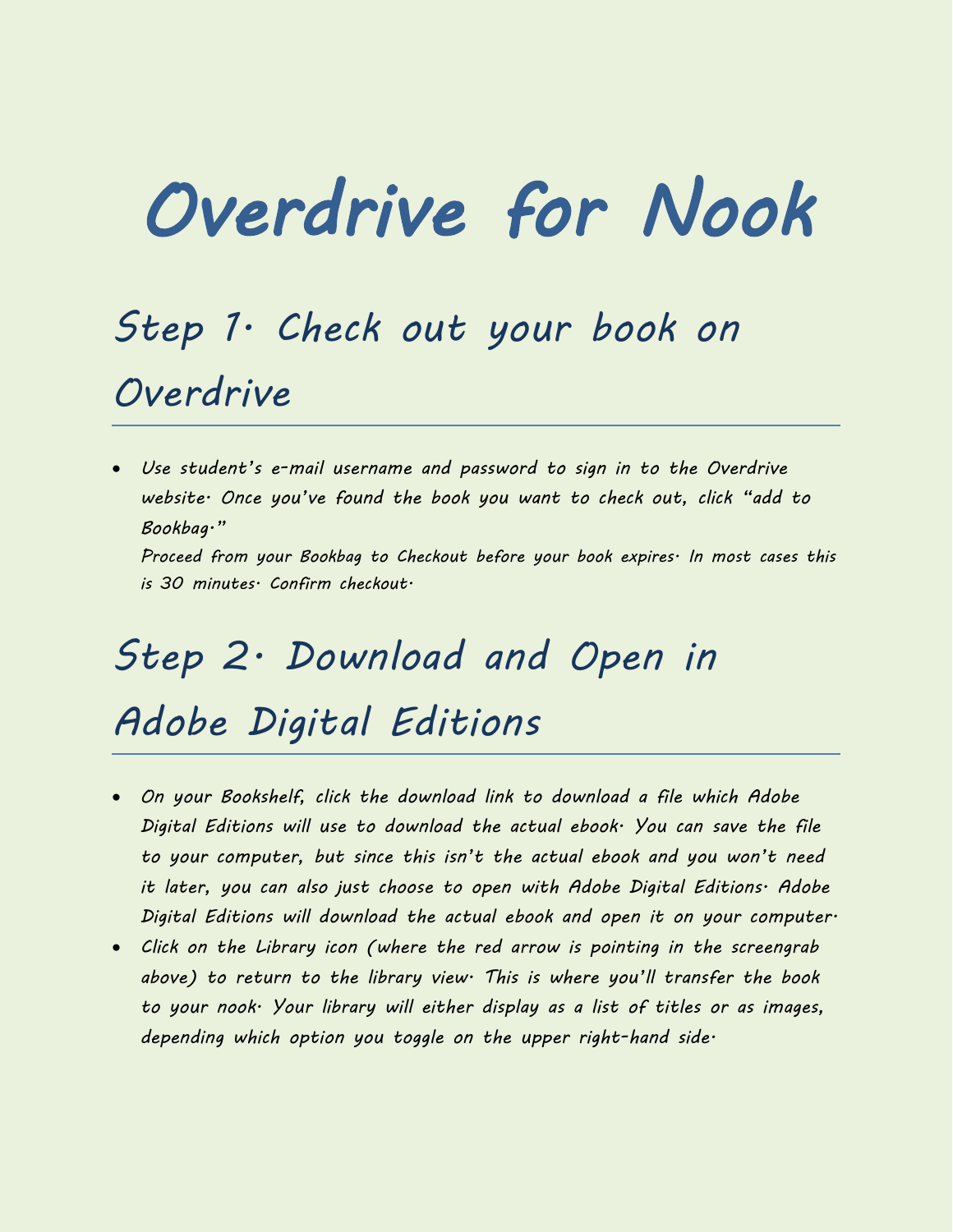# *Step 3. Transfer the ebook to your Nook*

- *If your Nook isn't yet connected to your computer, use the USB cable to connect it and turn it on. It should appear in your Adobe Digital Editions library page*
- *Now, click on the book you want to transfer to your Nook and drag it to your Nook icon*
- *If you click on the Nook icon, it should show up as being in your Nook's library as well. Once you get the hang of it it's quite straightforward. Check out, download, drag and drop, and voila you're reading your library book on your Nook!*

### *Step 4. Return the ebook from*

#### *your Nook and computer*

- *Your library book will expire after the lending period is over and you won't be able to access it on your Nook any more. But if you want to return the ebook before the lending period is over, either so that you can check out more or just because you want other people to have access to the ebook, you can also return it just like you would a regular book.*
- *Returning it easy in Adobe Digital Editions, but it has to be done from both your Nook and your computer. First, plug in your Nook and turn it on. Click the icon in Adobe Digital Editions to view your Nook's ebook library. Click on the little arrow in the upper-left-hand corner of the title image and select "Return Borrowed Item":*
- *Once the book disappears, click on the "All Items" bookshelf in Adobe Digital Editions, find the book, and repeat the returning process. If you go to your*